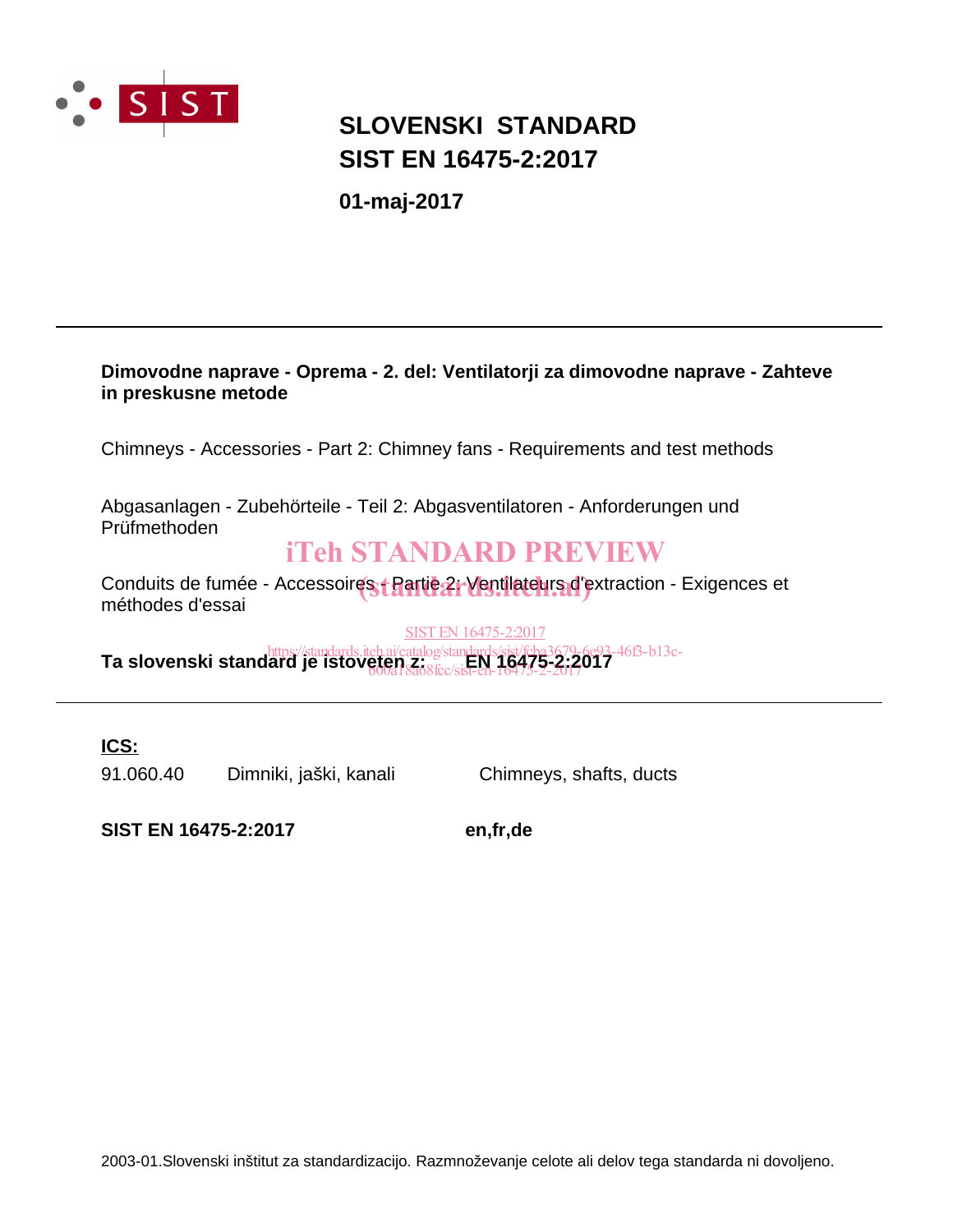

# iTeh STANDARD PREVIEW (standards.iteh.ai)

SIST EN 16475-2:2017 https://standards.iteh.ai/catalog/standards/sist/fcba3679-6e93-46f3-b13cb00a18a68fcc/sist-en-16475-2-2017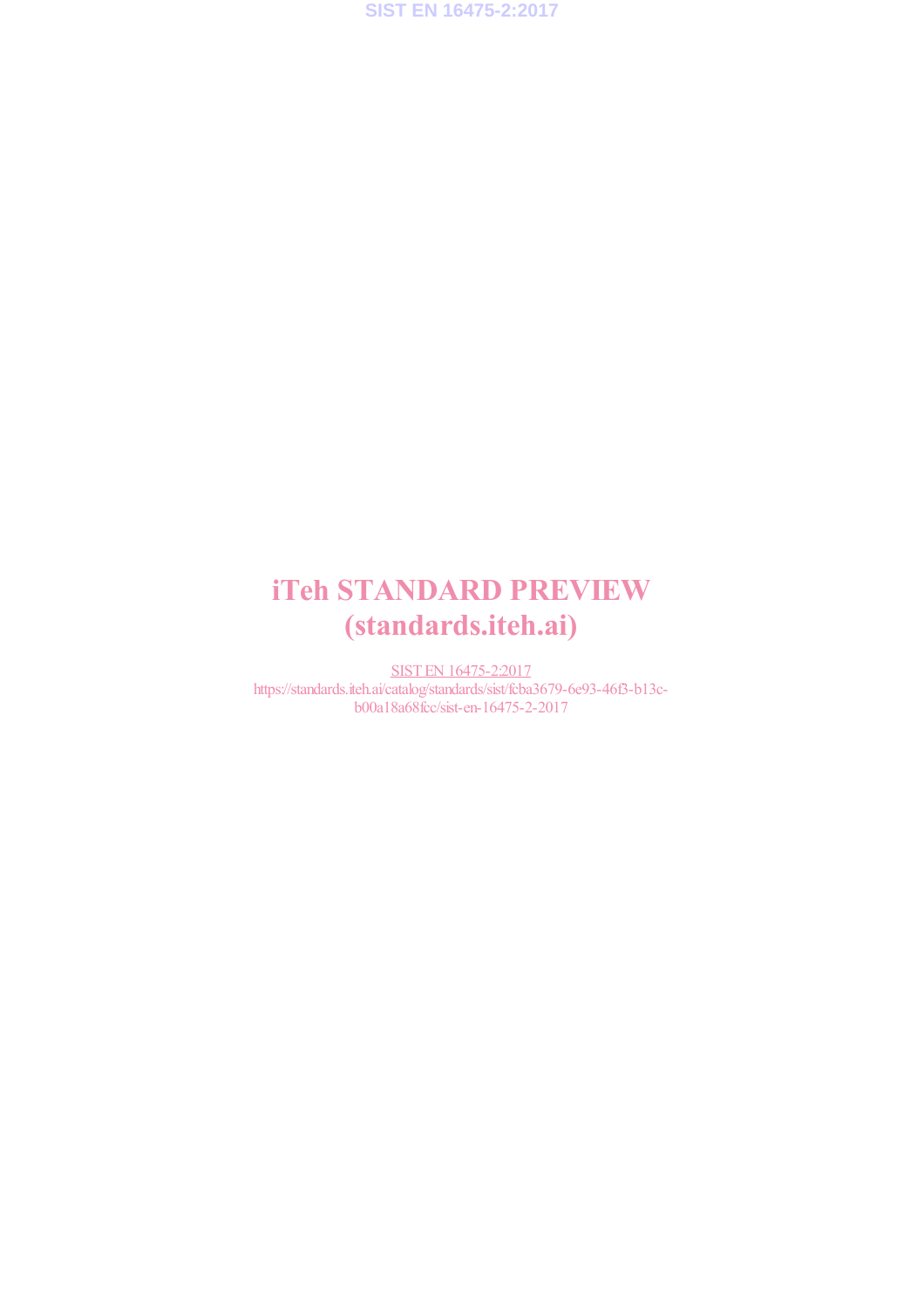#### **SIST EN 16475-2:2017**

# EUROPEAN STANDARD NORME EUROPÉENNE EUROPÄISCHE NORM

# **EN 16475-2**

March 2017

ICS 91.060.40

English Version

# Chimneys - Accessories - Part 2: Chimney fans - Requirements and test methods

Conduits de fumée - Accessoires - Partie 2: Ventilateurs pour conduit de fumée - Exigences et méthodes d'essai

 Abgasanlagen - Zubehörteile - Teil 2: Abgasventilatoren - Anforderungen und Prüfverfahren

This European Standard was approved by CEN on 28 November 2016.

CEN members are bound to comply with the CEN/CENELEC Internal Regulations which stipulate the conditions for giving this European Standard the status of a national standard without any alteration. Up-to-date lists and bibliographical references concerning such national standards may be obtained on application to the CEN-CENELEC Management Centre or to any CEN member.

This European Standard exists in three official versions (English, French, German). A version in any other language made by translation under the responsibility of a CEN member into its own language and notified to the CEN-CENELEC Management<br>Centre has the same status as the official versions. Centre has the same status as the official versions. **UARD** 

CEN members are the national standards bodies of Austria, Belgium, Bulgaria, Croatia, Cyprus, Czech Republic, Denmark, Estonia, Finland, Former Yugoslav Republic of Macedonia, France, Germany, Greece, Hungary, Iceland, Ireland, Italy, Latvia, Lithuania, Luxembourg, Malta, Netherlands, Norway, Poland, Portugal, Romania, Serbia, Slovakia, Slovenia, Spain, Sweden, Switzerland, Luxembourg, Maria, Nemerianus, Norway, Poland, Portugal, Romania, S<br>Turkey and United Kingdom.

https://standards.iteh.ai/catalog/standards/sist/fcba3679-6e93-46f3-b13cb00a18a68fcc/sist-en-16475-2-2017



EUROPEAN COMMITTEE FOR STANDARDIZATION COMITÉ EUROPÉEN DE NORMALISATION EUROPÄISCHES KOMITEE FÜR NORMUNG

**CEN-CENELEC Management Centre: Avenue Marnix 17, B-1000 Brussels** 

Ref. No. EN 16475-2:2017 E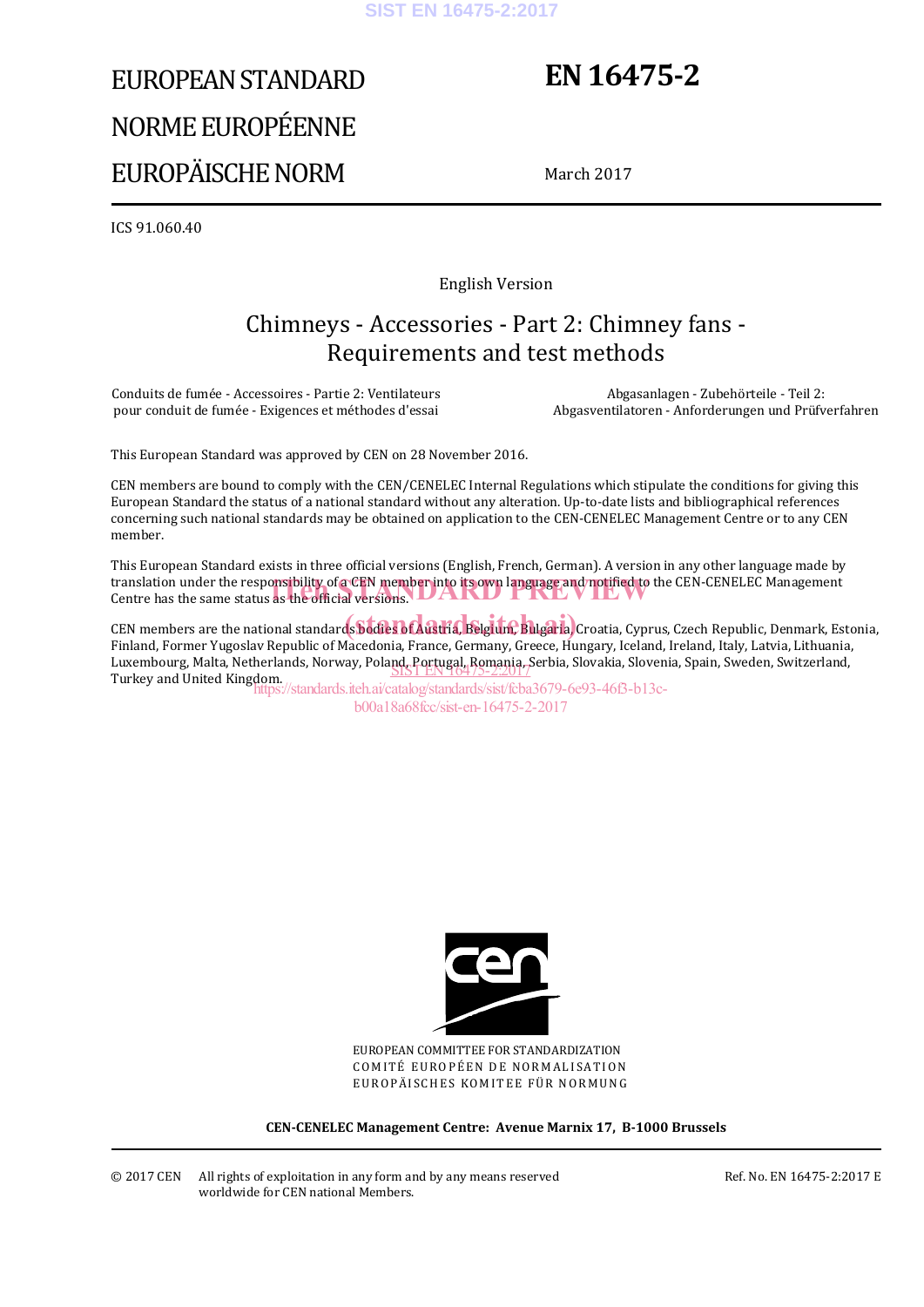### SIST EN 16475-2:2017

# EN 16475-2:2017 (E)

# **Contents**

| 1              |                                                 |  |  |  |  |
|----------------|-------------------------------------------------|--|--|--|--|
| $\overline{2}$ |                                                 |  |  |  |  |
| 3              |                                                 |  |  |  |  |
| 4              |                                                 |  |  |  |  |
| 4.1            |                                                 |  |  |  |  |
| 4.2            |                                                 |  |  |  |  |
| 4.3            |                                                 |  |  |  |  |
| 4.3.1          |                                                 |  |  |  |  |
| 4.3.2          |                                                 |  |  |  |  |
| 4.3.3          |                                                 |  |  |  |  |
| 4.4            |                                                 |  |  |  |  |
| 4.4.1          |                                                 |  |  |  |  |
| 4.4.2          |                                                 |  |  |  |  |
| 4.4.3          | Declaration of temperature class ANDARD PRRVIEW |  |  |  |  |
| 4.4.4          |                                                 |  |  |  |  |
| 4.4.5          |                                                 |  |  |  |  |
| 4.5            |                                                 |  |  |  |  |
| 4.5.1          |                                                 |  |  |  |  |
| 4.5.2          |                                                 |  |  |  |  |
| 4.5.3          |                                                 |  |  |  |  |
| 4.5.4          |                                                 |  |  |  |  |
| 4.6            |                                                 |  |  |  |  |
| 4.6.1          |                                                 |  |  |  |  |
| 4.6.2          |                                                 |  |  |  |  |
| 4.6.3          |                                                 |  |  |  |  |
| 4.6.4          |                                                 |  |  |  |  |
| 4.7            |                                                 |  |  |  |  |
| 4.7.1          |                                                 |  |  |  |  |
| 4.7.2          |                                                 |  |  |  |  |
| 5              |                                                 |  |  |  |  |
| 5.1            |                                                 |  |  |  |  |
| 5.1.1          |                                                 |  |  |  |  |
| 5.1.2          |                                                 |  |  |  |  |
| 5.2            |                                                 |  |  |  |  |
| 5.2.1          |                                                 |  |  |  |  |
| 5.2.2          |                                                 |  |  |  |  |
| 5.2.3          |                                                 |  |  |  |  |
| 5.2.4          |                                                 |  |  |  |  |
| 5.2.5          |                                                 |  |  |  |  |
| 5.2.6          |                                                 |  |  |  |  |
| 5.3            |                                                 |  |  |  |  |
| 5.3.1          |                                                 |  |  |  |  |
| 5.3.2          |                                                 |  |  |  |  |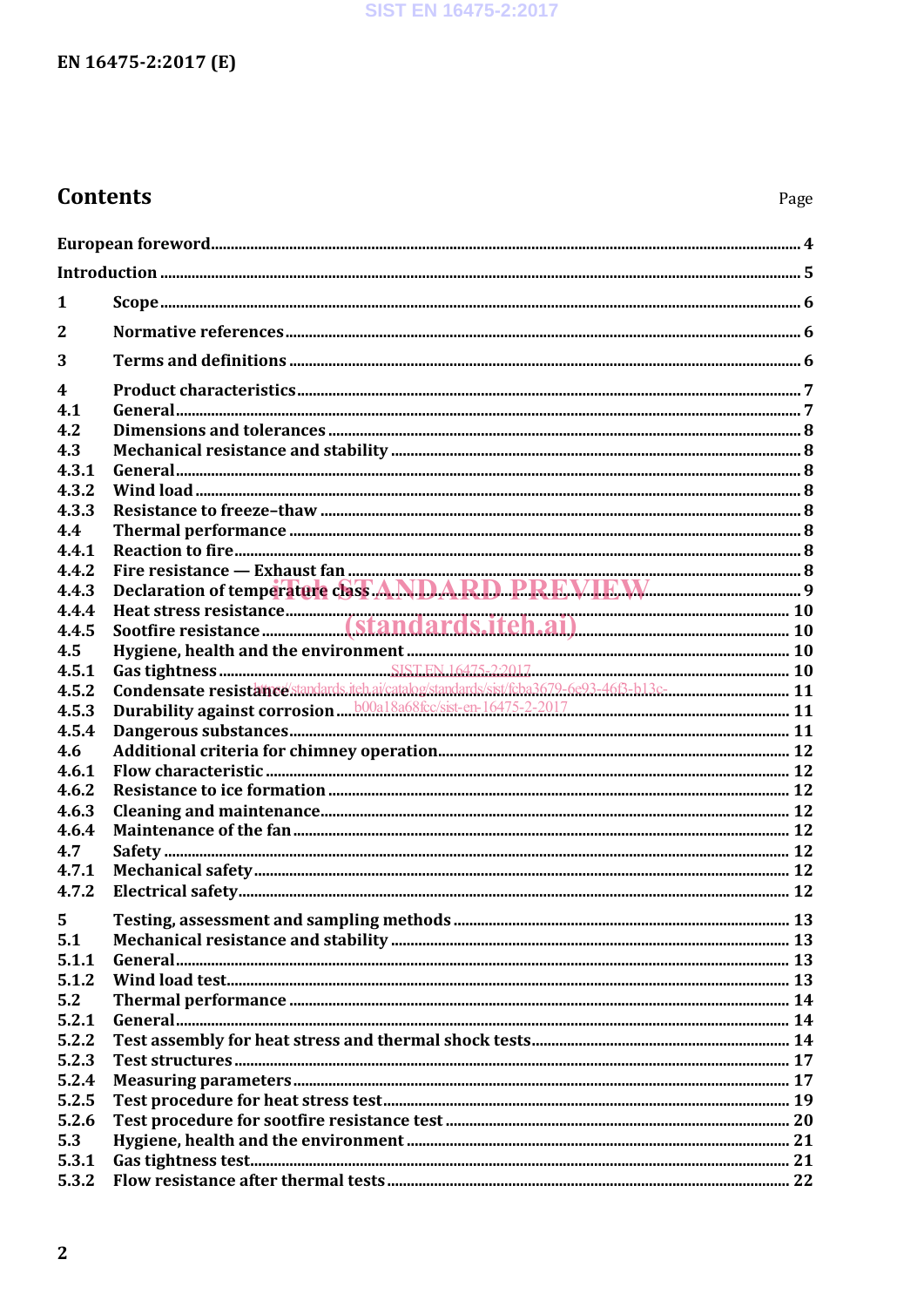| 5.3.3          |                                                                                      |  |
|----------------|--------------------------------------------------------------------------------------|--|
| 5.3.4          |                                                                                      |  |
| 6              |                                                                                      |  |
| 6.1            |                                                                                      |  |
| 6.2            |                                                                                      |  |
| 6.2.1          |                                                                                      |  |
| 6.2.2          |                                                                                      |  |
| 6.2.3          |                                                                                      |  |
| 6.2.4          |                                                                                      |  |
| 6.2.5          |                                                                                      |  |
| 6.3            |                                                                                      |  |
| 6.3.1          |                                                                                      |  |
| 6.3.2          |                                                                                      |  |
| 6.3.3          |                                                                                      |  |
| 6.3.4          |                                                                                      |  |
| 6.3.5          |                                                                                      |  |
| 6.3.6          |                                                                                      |  |
| $\overline{7}$ |                                                                                      |  |
| 7.1            |                                                                                      |  |
| 7.2            |                                                                                      |  |
| 7.3            |                                                                                      |  |
| 8              | Marking, labelling and packaging ) A.R.D. P.R.E.V.I.E.W. Marking, 136                |  |
| 8.1            |                                                                                      |  |
| 8.2            |                                                                                      |  |
| 8.3            |                                                                                      |  |
| 8.3.1          |                                                                                      |  |
| 8.3.2          | Minimum information to be included in the manufacturer's instructions  37            |  |
| 8.3.3          |                                                                                      |  |
|                | Annex A (informative) Example of sound chart showing sound levels to surroundings 38 |  |
|                |                                                                                      |  |
| A.1            |                                                                                      |  |
|                |                                                                                      |  |
|                | Annex C (normative) Methods for combustible wood surface temperature measurements 40 |  |
|                | Annex D (normative) Methods for exhaust fan surface temperature measurements 41      |  |
|                |                                                                                      |  |
|                | Annex ZA (informative) Relationship of this European Standard with Regulation (EU)   |  |
|                |                                                                                      |  |
|                |                                                                                      |  |
| ZA.1           |                                                                                      |  |
| ZA.2           | System of Assessment and Verification of Constancy of Performance (AVCP)  45         |  |
| ZA.3           |                                                                                      |  |
|                |                                                                                      |  |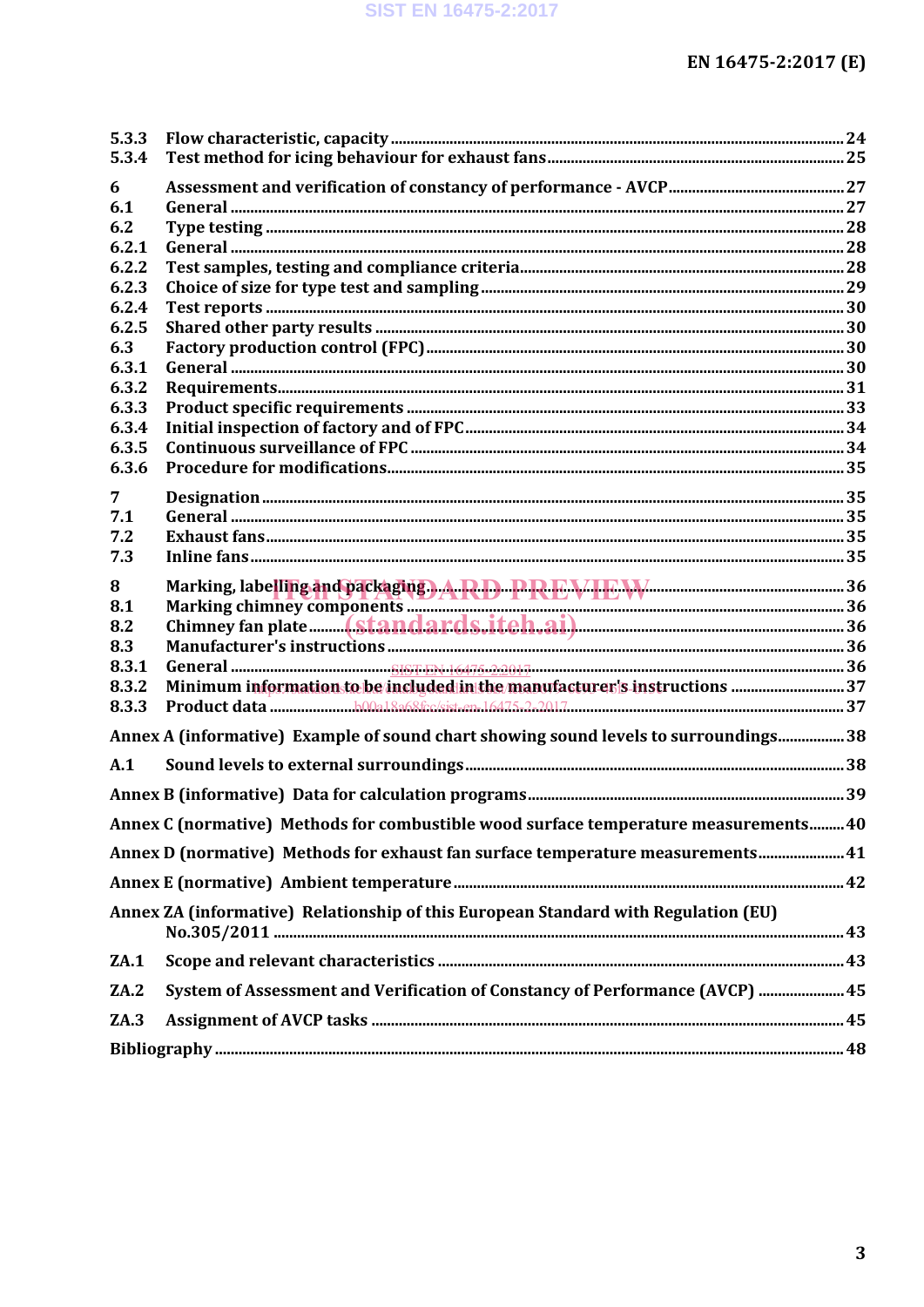# **European foreword**

This document (EN 16475-2:2017) has been prepared by Technical Committee CEN/TC 166 "Chimneys", the secretariat of which is held by ASI.

This European Standard shall be given the status of a national standard, either by publication of an identical text or by endorsement, at the latest by September 2017, and conflicting national standards shall be withdrawn at the latest by December 2018.

Attention is drawn to the possibility that some of the elements of this document may be the subject of patent rights. CEN shall not be held responsible for identifying any or all such patent rights.

This document has been prepared under a mandate given to CEN by the European Commission and the European Free Trade Association, and supports essential requirements of EU Directives.

For relationship with EU Regulation, see informative Annex ZA, which is an integral part of this document.

EN 16475-2 is one part of the series EN 16475, *Chimneys — Accessories*, which currently consists of:

- *Part 2: Chimney fans — Requirements and test methods* [the present document];
- Part 3: Draught regulators, standstill opening devices and combined secondary air devices *Requirements and test methods*; (standards.iteh.ai)
- *Part 6: Access components Requirements and test methods* [currently at Enquiry stage];
- *Part 7: Rain caps — Requirements and test methods*. https://standards.iteh.ai/catalog/standards/sist/fcba3679-6e93-46f3-b13cb00a18a68fcc/sist-en-16475-2-2017

This document defines the requirements related to CEN/TC 166 standards. Requirements related to other EU Directives are also applicable.

According to the CEN-CENELEC Internal Regulations, the national standards organizations of the following countries are bound to implement this European Standard: Austria, Belgium, Bulgaria, Croatia, Cyprus, Czech Republic, Denmark, Estonia, Finland, Former Yugoslav Republic of Macedonia, France, Germany, Greece, Hungary, Iceland, Ireland, Italy, Latvia, Lithuania, Luxembourg, Malta, Netherlands, Norway, Poland, Portugal, Romania, Serbia, Slovakia, Slovenia, Spain, Sweden, Switzerland, Turkey and the United Kingdom.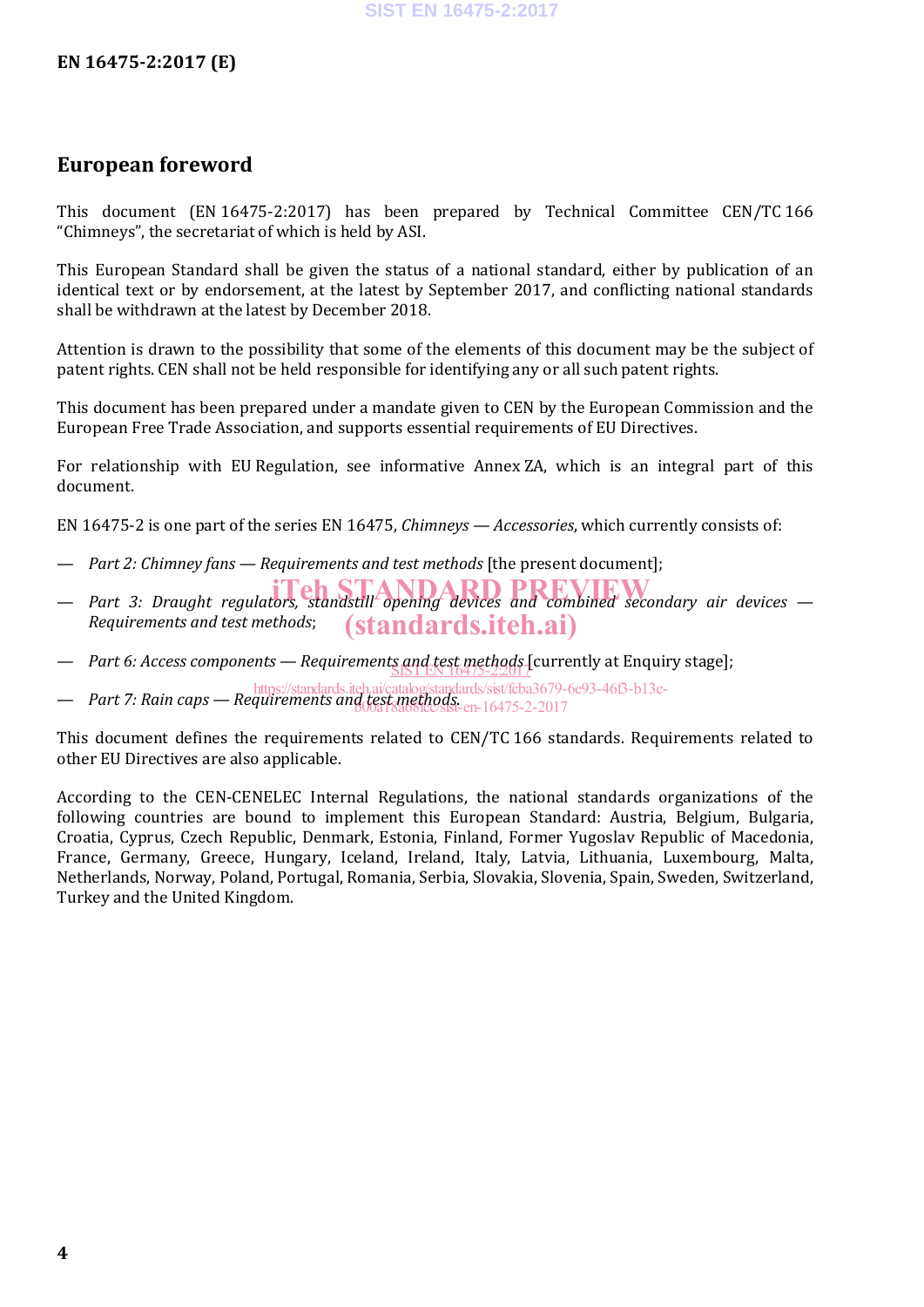# **Introduction**

In November 2009 CEN/TC 166 assigned TG 2 of CEN/TC 166/WG 1 the task to develop this standard for chimney accessories and issued a preliminary work item.

# iTeh STANDARD PREVIEW (standards.iteh.ai)

SIST EN 16475-2:2017 https://standards.iteh.ai/catalog/standards/sist/fcba3679-6e93-46f3-b13cb00a18a68fcc/sist-en-16475-2-2017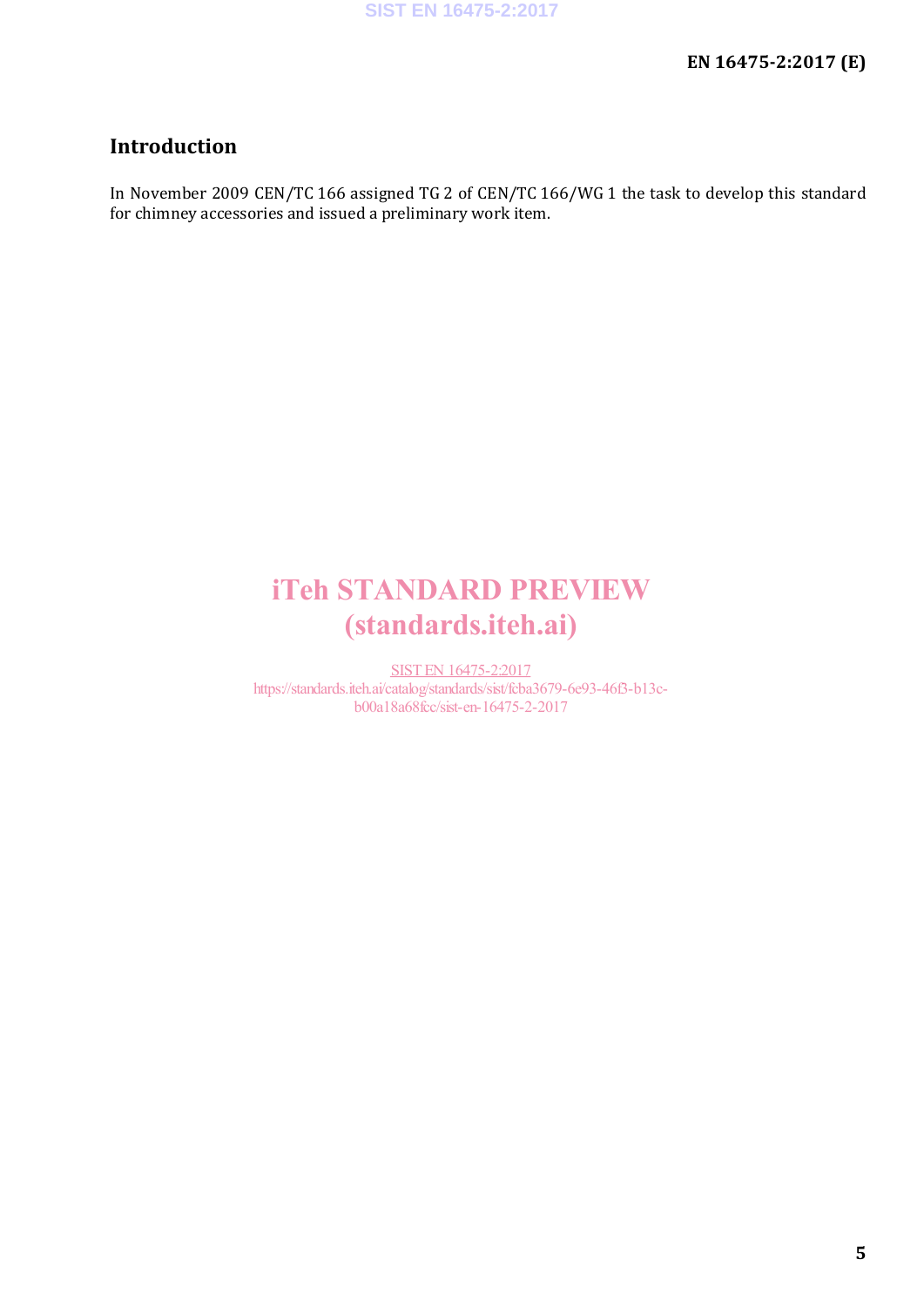### **1 Scope**

This European Standard covers electrically operated metal fans for chimneys that are able to create a stable positive or negative pressure for the chimney.

This European Standard covers fans installed inline in the connecting flue pipe (inline fans) or mounted on the chimney outlet (exhaust fans).

This standard excludes chimney cowls (Terminals with aerodynamic characteristics).

### **2 Normative references**

The following documents, in whole or in part, are normatively referenced in this document and are indispensable for its application. For dated references, only the edition cited applies. For undated references, the latest edition of the referenced document (including any amendments) applies.

EN 1443:2003, *Chimneys — General requirements*

EN 1856-1:2009, *Chimneys — Requirements for metal chimneys — Part 1: System chimney products*

EN 1856-2:2009, *Chimneys — Requirements for metal chimneys — Part 2: Metal flue liners and connecting flue pipes*

EN 10088-1, *Stainless steels — Part 1: List of stainless steels* iTeh STANDARD PREVIEW

EN 10346, *Continuously hot-dip coated steel flat products for cold forming — Technical delivery conditions* (standards.iteh.ai)

EN 13216-1:2004, Chimneys — Test methods för system chimneys — Part 1: General test methods https://standards.iteh.ai/catalog/standards/sist/fcba3679-6e93-46f3-b13c-

EN 14297, Chimneys — *Freeze-thaw resistance test method for ไchimhey products* 

EN 15287-1:2007+A1:2010, *Chimneys — Design, installation and commissioning of chimneys — Part 1: Chimneys for non-roomsealed heating appliances*

EN 60335-1, *Household and similar electrical appliances — Safety — Part 1: General requirements (IEC 60335-1)*

EN 60335-2-80, *Household and similar electrical appliances — Safety — Part 2-80: Particular requirements for fans (IEC 60335-2-80)*

EN ISO 3744, *Acoustics — Determination of sound power levels and sound energy levels of noise sources using sound pressure — Engineering methods for an essentially free field over a reflecting plane (ISO 3744)*

EN ISO 5136, *Acoustics — Determination of sound power radiated into a duct by fans and other airmoving devices — In-duct method (ISO 5136)*

EN ISO 5801, *Industrial fans — Performance testing using standardized airways (ISO 5801)*

## **3 Terms and definitions**

For the purposes of this document, the terms and definitions given in EN 1443 and the following apply.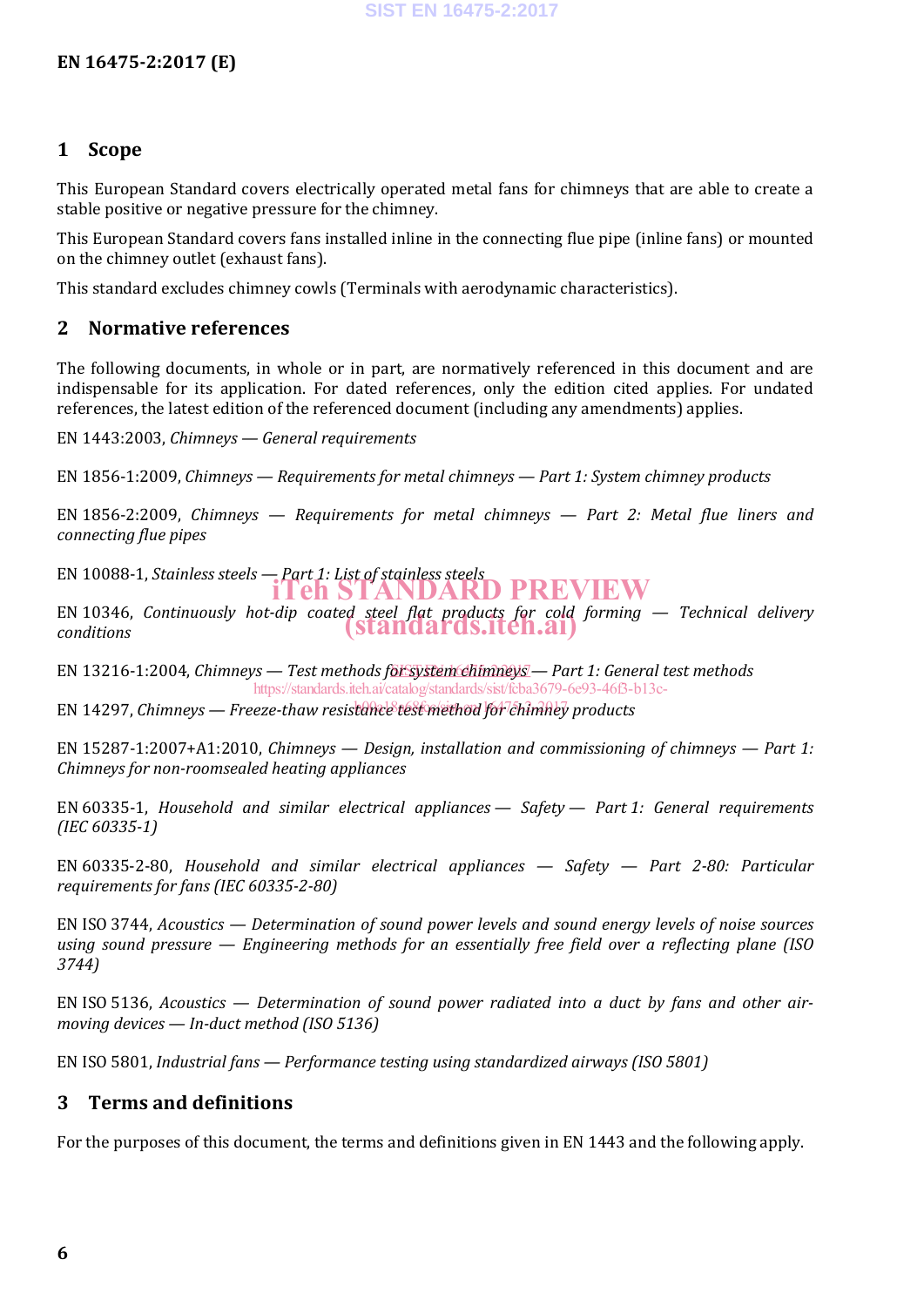### **3.1**

#### **inline fan**

fan positioned in the connecting flue pipe

## **3.2**

#### **exhaust fan**

fan positioned on the outlet of the chimney

#### **3.3**

### **chimney fan**

exhaust fan or inline fan

#### **3.4 soot fire safe accessories**

#### **As**

accessory that may not perform its intended function during and after a sootfire but does not prevent the safe operation or change the designation "G" of the chimney or connecting flue pipe

Note 1 to entry: "As" can only be used for accessories and not for chimneys, flue liners and connecting flue pipes.

Note 2 to entry: Measures to be taken after the event of a sootfire will be found in the relevant product standard.

# **4 Product characteristics** iTeh STANDARD PREVIEW

# (standards.iteh.ai)

## **4.1 General**

## SIST EN 16475-2:2017

Recommended minimum material specifications for components of chimney fans in contact with combustion products are the followings a 68 fcc/sist-en-16475-2-2017 https://standards.iteh.afeadderstandards/sist/fc6a36P9-6e93-4<sub>6</sub>05-6611n<br>https://standards.iteh.afeadderstandards/sist/fc6a36P9-6e93-4<sub>6</sub>05-6630-

- a) stainless steel quality of 1.4301 in accordance with EN 10088-1 with a wall thickness of at least 0,7 mm;
- b) stainless steel quality of 1.4401 in accordance with EN 10088-1 with a wall thickness of at least 0,7 mm;
- c) aluminium with a wall thickness of at least 1,5 mm for EN AW-4047A;
- d) aluminium with a wall thickness of at least 1,5 mm for EN AW-6060 and of 1,0 mm for EN AW-1200A;
- e) cast aluminium (EN AB 46200, EN AB 46100) with a wall thickness of at least 2,5 mm;
- f) for galvanized products with a steel quality of 1.0306 in accordance with EN 10346 with a wall thickness of at least 0,7 mm.

Recommended minimum material specifications for impeller blades are the following:

g) stainless steel quality of 1.4401 in accordance with EN 10088-1 with a wall thickness of at least 0,7 mm.

The exhaust fan or the inline fan shall fulfil the following requirements, if appropriate.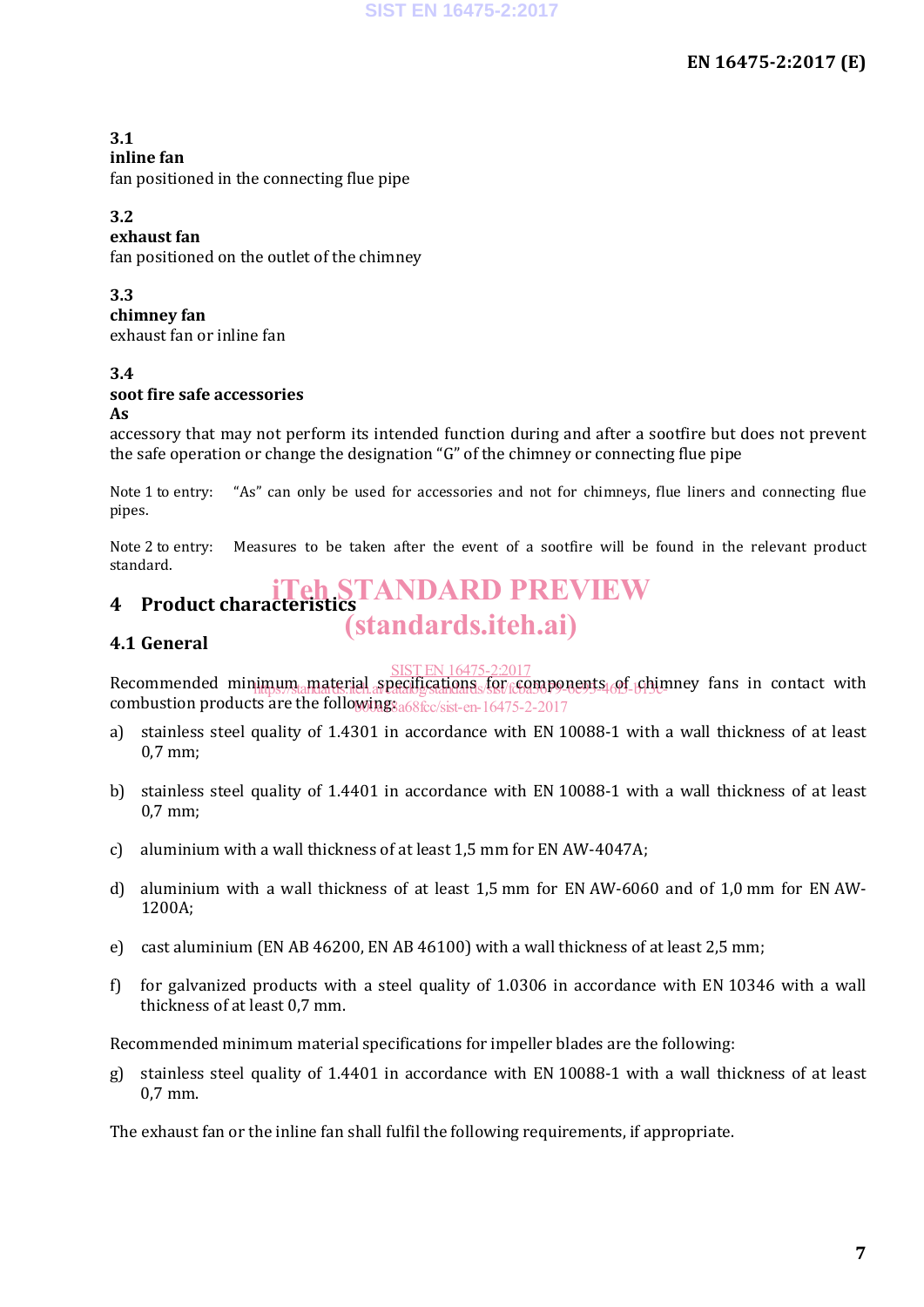## **EN 16475-2:2017 (E)**

#### **4.2 Dimensions and tolerances**

The manufacturer is free to choose dimensions and tolerances of the chimney fan.

#### **4.3 Mechanical resistance and stability**

#### **4.3.1 General**

The chimney fan impeller shall be able to move freely before and after the thermal tests except for a product designated As after a soot fire test.

#### **4.3.2 Wind load**

#### **4.3.2.1 General**

When tested in accordance with 5.1.2, the product shall remain mechanically stable and safe.

This test shall be performed only for the types that have performed the thermal tests.

#### **4.3.2.2 Exhaust fans subject to wind load**

When the fan is tested in accordance with 5.1.2, it shall be able to withstand a horizontal and vertical load of 1,5 KN/m2.

#### **4.3.2.3 Fan support**

# iTeh STANDARD PREVIEW

In the design of the fixing of the fan, the **risk of deflagration should be ta**ken care of.

b) **Inline fans**

a) **Exhaust fan**

#### SIST EN 16475-2:2017

The design of the fixing of the inline fan, the risk of deflagration and static load should be taken care of. The fan shall support itself. b00a18a68fcc/sist-en-16475-2-2017

#### **4.3.3 Resistance to freeze–thaw**

Metal fans are considered to meet the requirement of EN 14297.

#### **4.4 Thermal performance**

#### **4.4.1 Reaction to fire**

As the fire reaction is not relevant for chimney fans, no declaration is necessary.

#### **4.4.2 Fire resistance — Exhaust fan**

The distance to combustible material for exhaust fans (as shown in Figure 3) shall be one of the following:

- a) O(xx) M stands for "Measured value" as determined by 5.2.5. When related to an ambient temperature of 20 °C, the maximum surface temperature of combustible materials adjacent to the test fan shall not exceed 85 °C at the distance declared (see EN 15287-1:2007+A1:2010, 4.3.2 and EN 1856-2:2009, 6.6.2);
- b) As(xx) M, G (xx) M stands for "Measured value" as determined by 5.2.5 and 5.2.6. When related to an ambient temperature of  $20^{\circ}$ C, the maximum surface temperature of combustible materials adjacent to the test fan shall not exceed 85 °C during the heat stress test and shall not exceed 100 °C during the sootfire resistance test, both at the distance declared (see EN 15287-1:2007+A1:2010, 4.3.2 and EN 1856-2:2009, 6.6.2);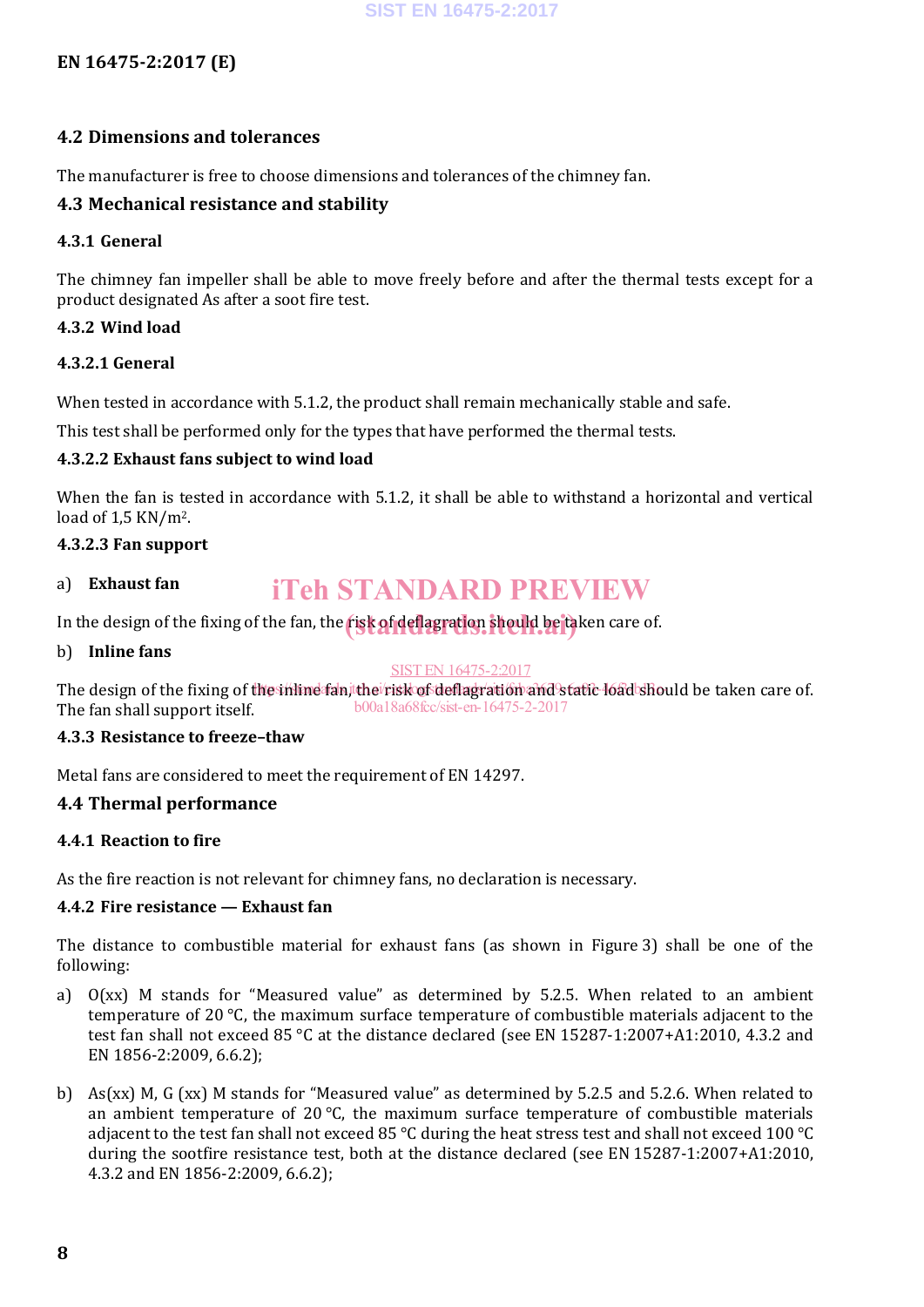- c) O (NM), As (NM), G (NM) stands for "Not Measured value" as determined by EN 1856-2:2009, 7.2.1. The spigot dimension of the fan is used in the formula. The requirements are met, if the distance to combustible material is calculated in accordance with EN 15287-1:2007+A1:2010, 4.3.9.3, or EN 1856-2:2009, 6.2.2.
- NOTE The designation string of the exhaust fan does not include (NM) and  $(M)$ .

#### **4.4.3 Declaration of temperature class**

#### **4.4.3.1 General**

The temperature class of the exhaust fan is declared by the manufacturer as specified in Table 1, and shall be verified in accordance with the tests described in 5.2.5 and 5.2.6.

| <b>Temperature level</b>                                                               | <b>Nominal working</b><br>temperature (T) | <b>Test temperature</b> |  |  |  |
|----------------------------------------------------------------------------------------|-------------------------------------------|-------------------------|--|--|--|
|                                                                                        | $^{\circ}C$                               | $\rm ^{\circ}C$         |  |  |  |
| T 080                                                                                  | $\leq 80$                                 | 100                     |  |  |  |
| T 100                                                                                  | $\leq 100$                                | 120                     |  |  |  |
| T 120                                                                                  | $\mathbf{5}120$                           | 150                     |  |  |  |
| T 140                                                                                  | $449$ eh<br>stand                         | 170                     |  |  |  |
| T 160                                                                                  | $\leq 160$                                | 190                     |  |  |  |
| 6475-2:20<br>https://standards.iteh.ai/catalog/standards/sist/fcba3679-6e93-46f3-b13c- |                                           |                         |  |  |  |
| T 200                                                                                  | b00a18a68fcc/sist-en206075-2-2017         | 250                     |  |  |  |
| T 250                                                                                  | $\leq 250$                                | 300                     |  |  |  |
| T 300                                                                                  | $\leq 300$                                | 350                     |  |  |  |
|                                                                                        |                                           |                         |  |  |  |
| T 400                                                                                  | $\leq 400$                                | 500                     |  |  |  |
| T450                                                                                   | $\leq 450$                                | 550                     |  |  |  |
| T600                                                                                   | $\leq 600$                                | 700                     |  |  |  |

**Table 1 — Temperature levels and test temperature**

#### **4.4.3.2 Inline fan**

#### **4.4.3.2.1General**

The distance to combustible material (as shown in Figure 2) for inline fans shall be:

- a) O(xx) M stands for "Measured value" as determined by 5.2.5. When related to an ambient temperature of 20 °C, the maximum surface temperature of combustible materials adjacent to the test fan shall not exceed 85 °C at the distance declared (see EN 15287-1:2007+A1:2010, 4.3.2 and EN 1856-2:2009, 6.6.2);
- b) As(xx) M, G (xx) M stands for "Measured value" as determined by 5.2.5 and 5.2.6. When related to an ambient temperature of  $20^{\circ}$ C, the maximum surface temperature of combustible materials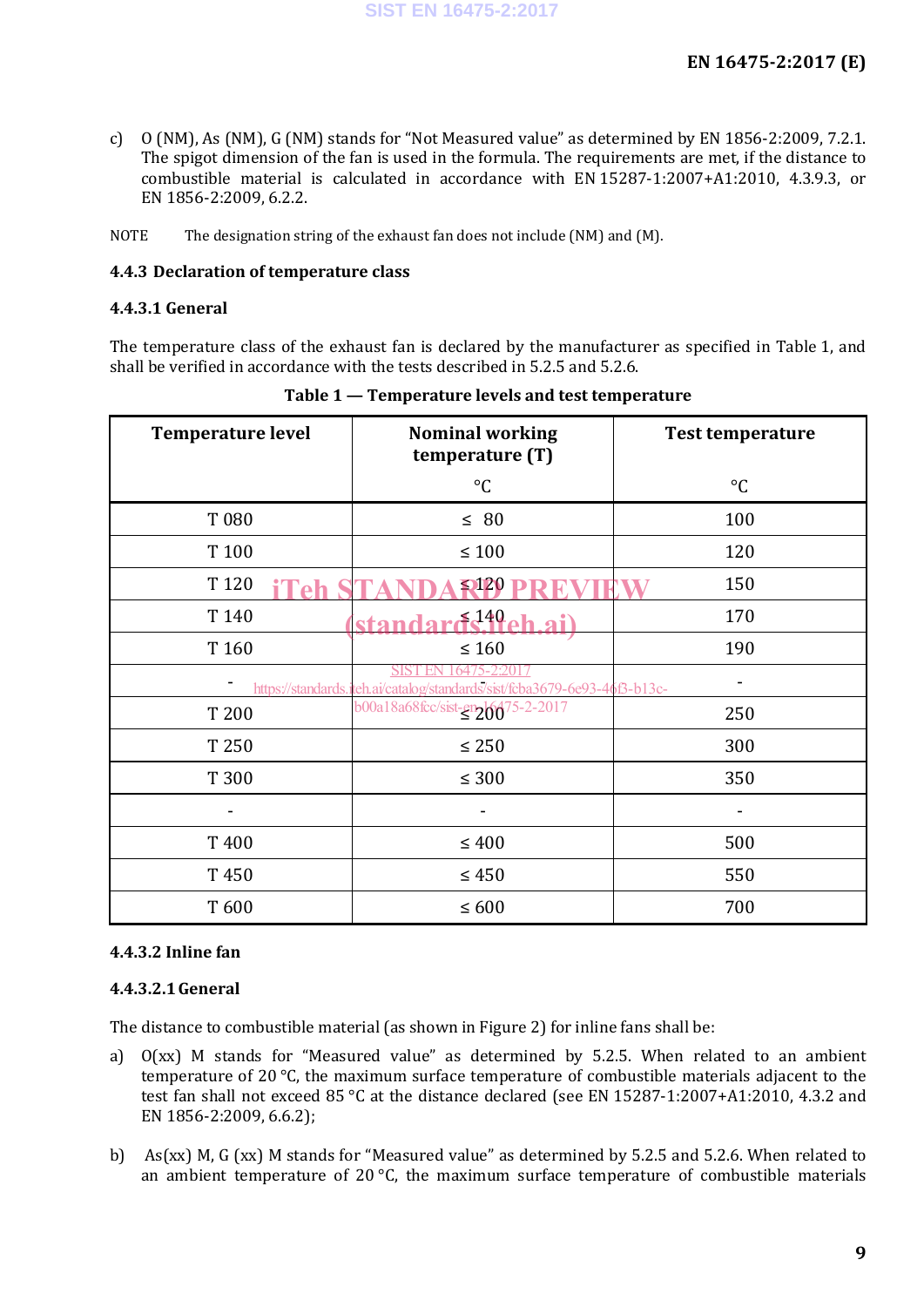adjacent to the test fan shall not exceed 85 °C during the heat stress test and shall not exceed 100 °C during the sootire resistance test, both at the distance declared (see EN 15287-1:2007+A1:2010, 4.3.2 and EN 1856-2:2009, 6.6.2);

c) O (NM), As (NM), G (NM) stands for "Not Measured value" as determined by EN 1856-2:2009, 7.2.1. The spigot dimension of the fan is used in the formula. The requirements are met, if the distance to combustible material is calculated in accordance with EN 15287-1:2007+A1:2010, 4.3.9.3, or EN 1856-2:2009, 6.2.2.

#### **4.4.3.2.2Declaration of temperature class**

The temperature class of the inline fan is declared by the manufacturer as specified in Table 1, and shall be verified in accordance with the tests 5.2.5 and 5.2.6.

#### **4.4.4 Heat stress resistance**

A chimney fan shall be tested in accordance with 5.2.5. After performing the heat stress test, the criteria to pass the test are:

- a) Flow resistance: When tested in accordance with 5.3.2, the flow resistance shall not be higher than declared by the manufacturer.
- b) Capacity: When tested in accordance with 5.3.3, the product is not allowed to lose its ability to create mechanical draught during the test. The manufacturer shall provide a formula for the capacity chart (for an example, see \$333). NDARD PREVIEW
- c) Gas tightness: Only inline fans shall declare a pressure type iand pass a gas tightness test in accordance with 5.3.1.

#### SIST EN 16475-2:2017

**4.4.5 Sootfire resistance** https://standards.iteh.ai/catalog/standards/sist/fcba3679-6e93-46f3-b13c-

# b00a18a68fcc/sist-en-16475-2-2017

When a chimney fan is designated as sootfire resistant G or sootfire safe As, it shall be tested in accordance with 5.2.6. After performing the sootfire resistance test, the criteria to pass the test are:

- a) Flow resistance: After tested in accordance with 5.3.2, the flow resistance shall be declared. For fans with class G or As a deviation of 25 % is allowed on the coefficient of flow resistance values before and after the heatshock test.
- b) Capacity: When tested in accordance with 5.3.3, the product shall not lose its ability to create mechanical draught during the test if it shall fullfil the requirements for a G designation. The As criteria is also fulfilled, if the fan loses its ability to create mechanical draught.
- c) Gas tightness: Only for inline fans a pressure type shall be declared and a gas tightness test in accordance with 5.3.1 shall be performed.

#### **4.5 Hygiene, health and the environment**

#### **4.5.1 Gas tightness**

The gas tightness shall be tested in accordance with 5.3.1. The leakage rate shall not be greater than those specified in Table 2. Table 2 is a modified version of EN 1443, Table 5. The test rig is the same as in Figure 6. The test is done in accordance with EN 1856-2:2009, A.2.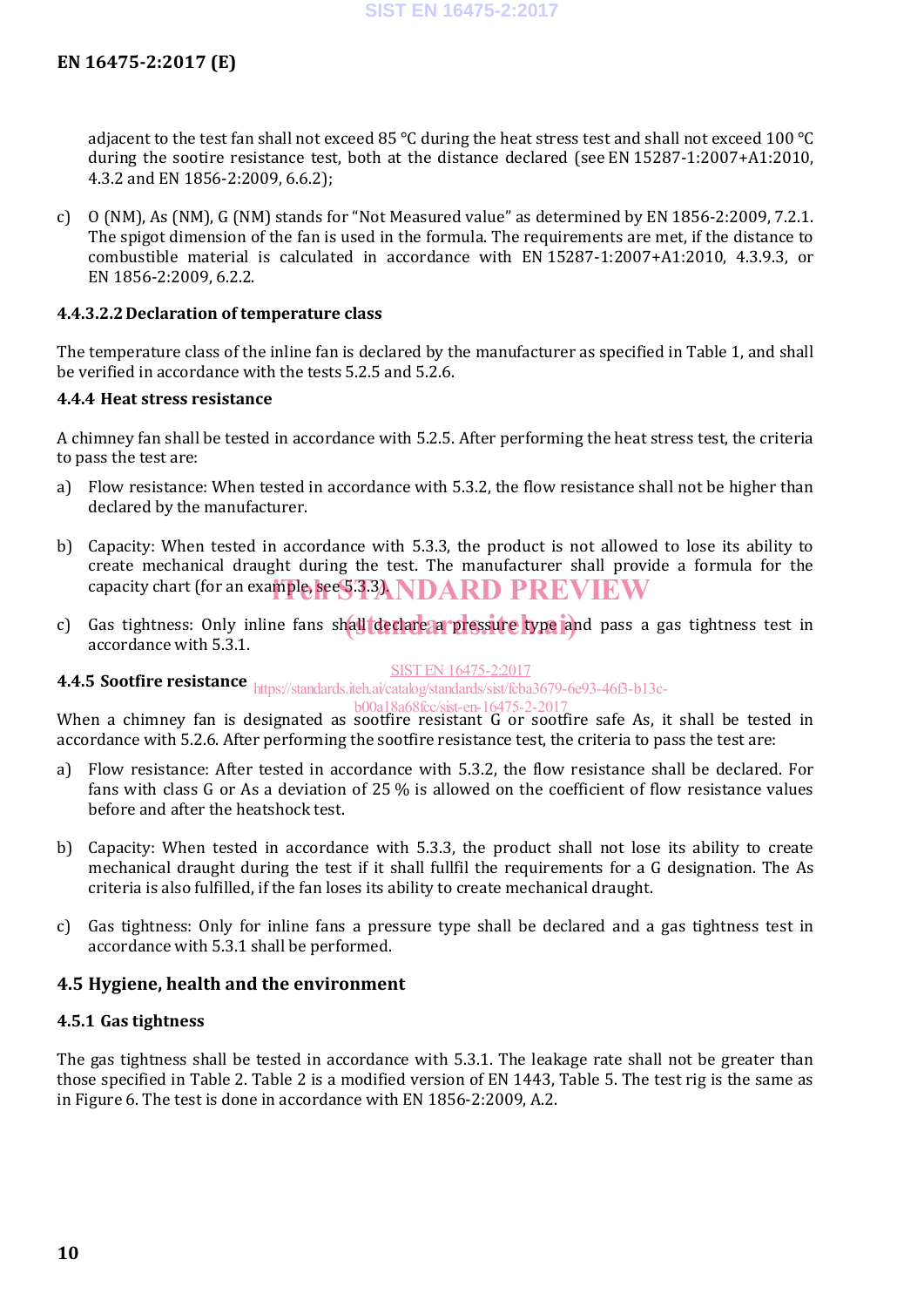| <b>Pressure type</b> | <b>Test pressure</b> | Leakage rate/Flue surface<br>area |
|----------------------|----------------------|-----------------------------------|
|                      | Pa                   | $l \cdot s^{-1} \cdot m^{-2}$     |
| N <sub>1</sub>       | 40                   | < 2,0                             |
| P1                   | 200                  | < 0,006                           |
| P <sub>2</sub>       | 200                  | < 0, 120                          |
| H1                   | 200 and 5 000        | < 0,006                           |
| H <sub>2</sub>       | 200 and 5 000        | < 0, 120                          |

**Table 2 — Leakage rates**

### **4.5.2 Condensate resistance**

Condensate resistance is only applicable for inline fans. If an inline fan is designated for wet operation (W) in accordance with EN 1443, the inline fan which was exposed to thermal test in 5.2.6, shall be tested in accordance with EN 13216-1:2004, 5.5.

During the test period of 4 h there shall be no signs of coloured water outside the inline fan.

# **4.5.3** Durability against corrosion<br> **iTeh STANDARD PREVIEW**

### **4.5.3.1 General**

# (standards.iteh.ai)

The corrosion classes shall be declared in accordance with EN 1443:2003, Table 2.

The designation of the corrosion class shall be declared either on the basis of the results of the test method described in EN 1856-1 or shall be declared in accordance with 4.5.3.2 or 4.5.3.3. SIST EN 16475-2:2017 https://standards.iteh.ai/catalog/standards/sist/fcba3679-6e93-46f3-b13c-

## **4.5.3.2 Dry application**

Chimney fans of a material as described in 4.1 a), d) or e) are considered to be designated 2 or if the impeller blade is of a material described in 4.1 g) are considered to be designated 3.

Chimney fans of a material as described in 4.1 b) are considered to be designated 3.

Chimney fans of a material as described in 4.1 c) and f) are considered to be designated 1.

#### **4.5.3.3 Wet application**

Chimney fans of a material as described in 4.1 b) are considered to be designated 2.

Chimney fans of a material as described in 4.1 c) or e) are considered to be designated 1.

#### **4.5.4 Dangerous substances**

National regulations on dangerous substances may require verification and declaration on release, and sometimes content, when construction products covered by this standard are placed on those markets.

In the absence of European harmonized test methods, verification and declaration on release/content should be done taking into account national provisions in the place of use.

NOTE An informative database covering European and national provisions on dangerous substances is available at the Construction website on EUROPA accessed through: http://ec.europa.eu/growth/toolsdatabases/cp-ds\_en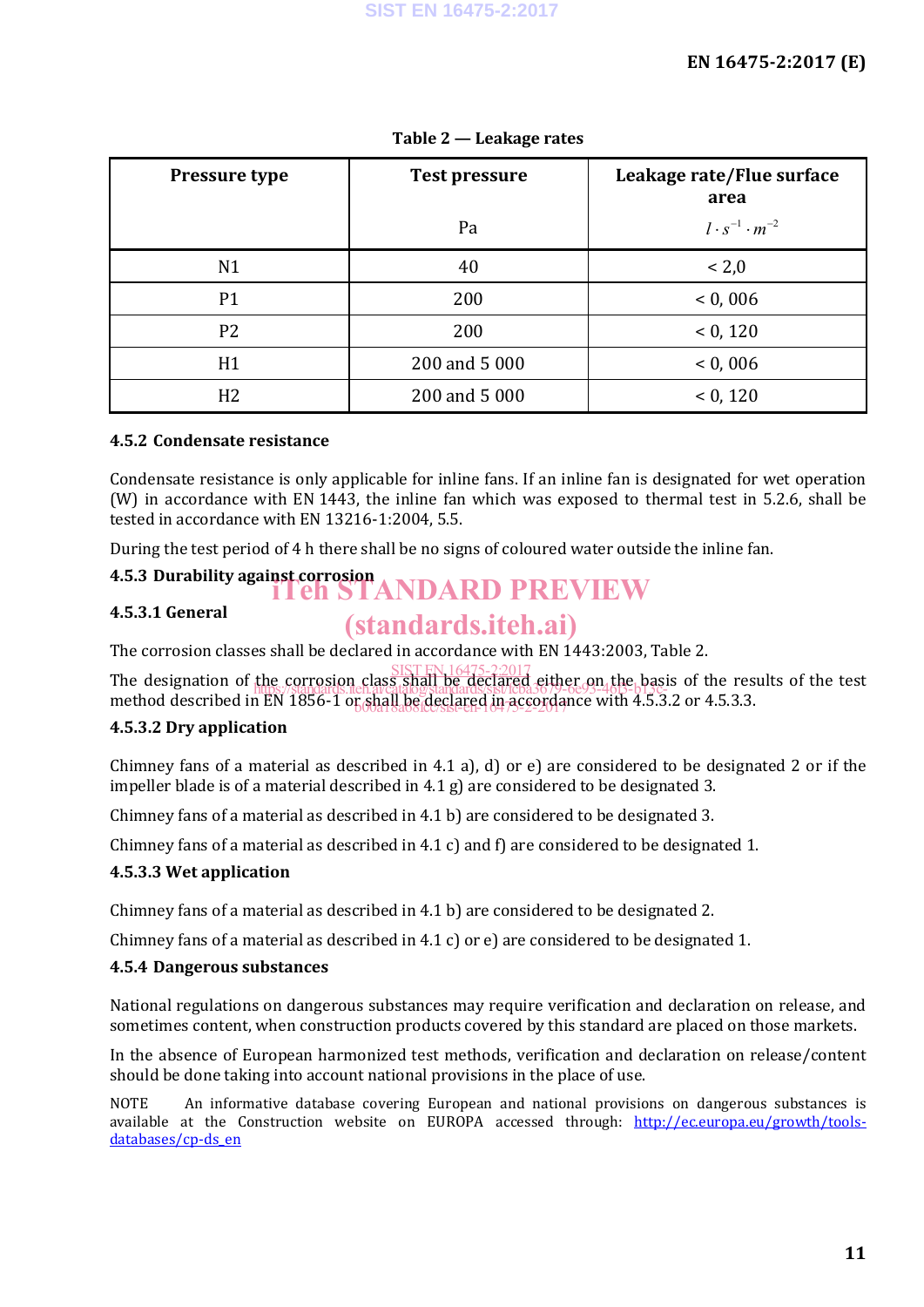### **4.6 Additional criteria for chimney operation**

#### **4.6.1 Flow characteristic**

The flow characteristic of the inline or exhaust fan shall be determined in accordance with 5.3.3.

#### **4.6.2 Resistance to ice formation**

An icing test applies only for exhaust fans in wet application. Ice built-up may maximum cover 15 % of the free exhaust opening area of the fan. The fan shall be able to restart after being tested in accordance with 5.3.4.

#### **4.6.3 Cleaning and maintenance**

#### **4.6.3.1 Cleaning of the fan**

It shall be possible to clean the fan of foreign objects or residues from the combustion after the fan has been installed.

If the access to the fan is restricted for safety reasons it shall be possible to gain access by the means of a common tool. The size of the cleaning opening shall be big enough to enable a sufficient cleaning.

#### **4.6.3.2 Cleaning of the chimney**

A chimney fan shall not hinder the sweeping of the chimney. Provisions to open or remove the exhaust fan top or the exhaust fan itself shall be taken. It might be necessary to use a tool to gain access to the chimney. iTeh STANDARD PREVIEW

(standards.iteh.ai)

#### **4.6.4 Maintenance of the fan**

It shall be possible to dismantle and assemble the part that  $\frac{1}{10475222017}$  meant to be serviced, for instance to mount a new motor. The product shall also be ready for cleaning, that means that all service openings<br>https://standard.iteh.ai/catalogy/standards.iteh.ai/cadiogystandards/sist/fcb3679-6e93-46f3-b13c\_all service openings shall be easily opened. b00a18a68fcc/sist-en-16475-2-2017

#### **4.7 Safety**

#### **4.7.1 Mechanical safety**

NOTE The DIRECTIVE 2006/42/EC "Machinery, and amending Directive 95/16/EC (recast)" might be considered.

#### **a) General principles**

The manufacturer of machinery or his authorized representative shall ensure that a risk assessment is carried out in order to determine the health and safety requirements which apply to the machinery. The machinery shall then be designed and constructed taking into account the results of the risk assessment.

#### **b) Principles of safety integration**

Chimney fans shall be designed and constructed so that it is fit for its function, and can be operated, adjusted and maintained without putting persons at risk when these operations are carried out under the conditions foreseen but also taking into account any reasonably foreseeable misuse thereof.

The measures taken shall aim at eliminating any risk throughout the foreseeable lifetime of the machinery including the phases of transport, assembly, dismantling, disabling and scrapping.

#### **4.7.2 Electrical safety**

The safety is obtained by fulfilling the requirements of EN 60335-1 and EN 60335-2-80.